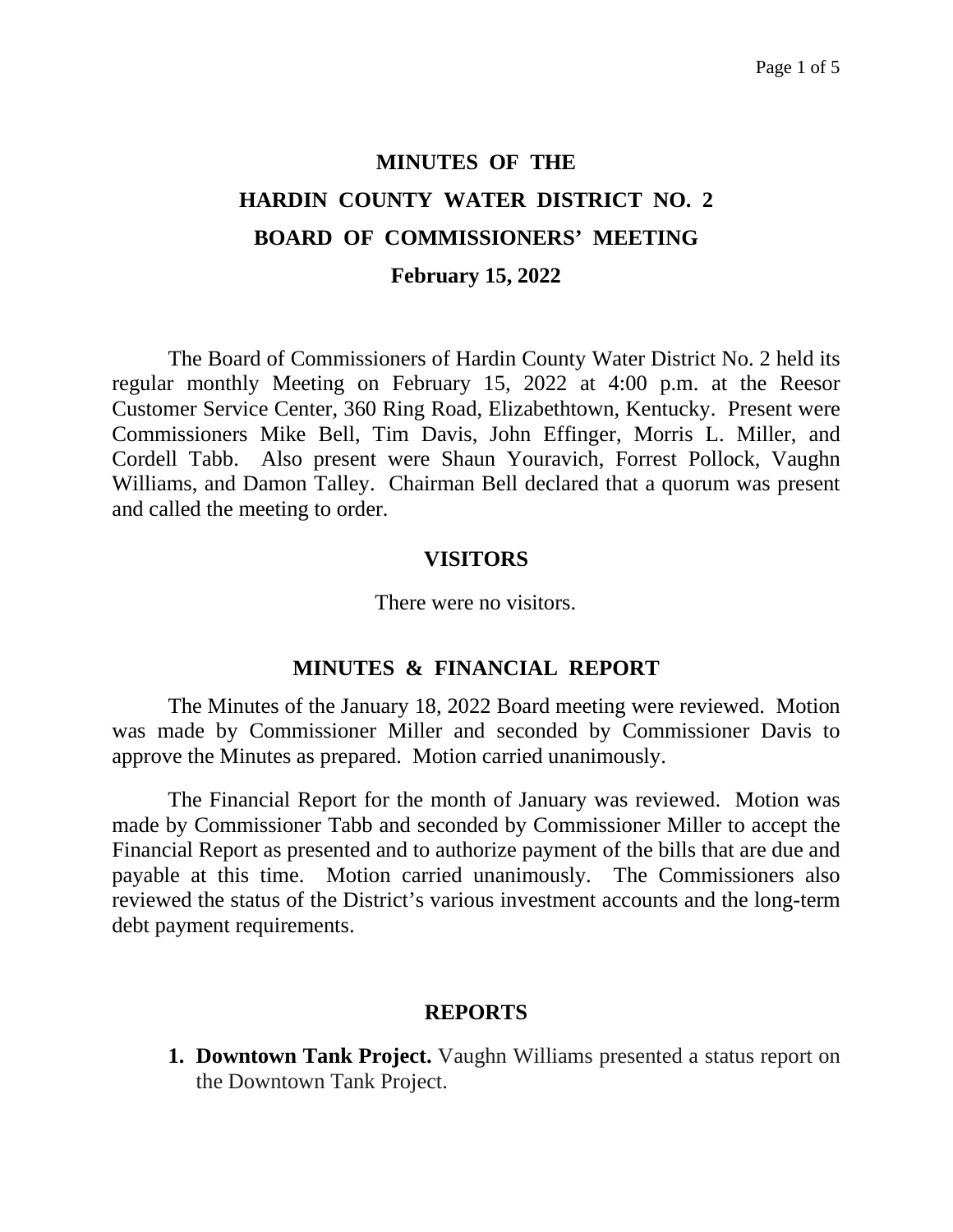- **2. Customer Service & Operations Facility Project.** General Manager Youravich presented the status report. The Project is complete except for some "punch list" items. February 22, 2022 will be the first day the Customer Service and Operations Facility will be open for customers.
- **3. Departmental Reports.** General Manager Youravich presented the Departmental Reports.
- **4. Project Reports.** Forrest Pollock presented a status report on various small projects which the District is constructing "in house."

# **OLD BUSINESS**

**1. Jenkins-Essex Pay Request.** There was no Pay Request submitted by Jenkins-Essex.

**2. Bond Sale.** Damon Talley reported that the Closing took place on January 28, 2022 as scheduled.

**3. WTP Chemical Bid Award.** The Commissioners reviewed the Chemical Bid Tabulation prepared by District Staff. Motion was made by Commissioner Davis and seconded by Commissioner Miller to take the following actions:

- a) To declare that the bids submitted by Shannon Chemical Corporation for bid items 1 and 2 failed to meet the specifications and to reject Shannon Chemical Corporation's bids for bid items 1 and 2;
- b) To declare the lowest bid submitted on each bid item to be the lowest and best bid for that particular chemical;
- c) To award the bid for each particular chemical to the vendor submitting the lowest bid for that chemical; and
- d) To authorize General Manager Youravich or other appropriate personnel to execute the necessary documents with the vendors which submitted the winning bids.

Motion carried unanimously.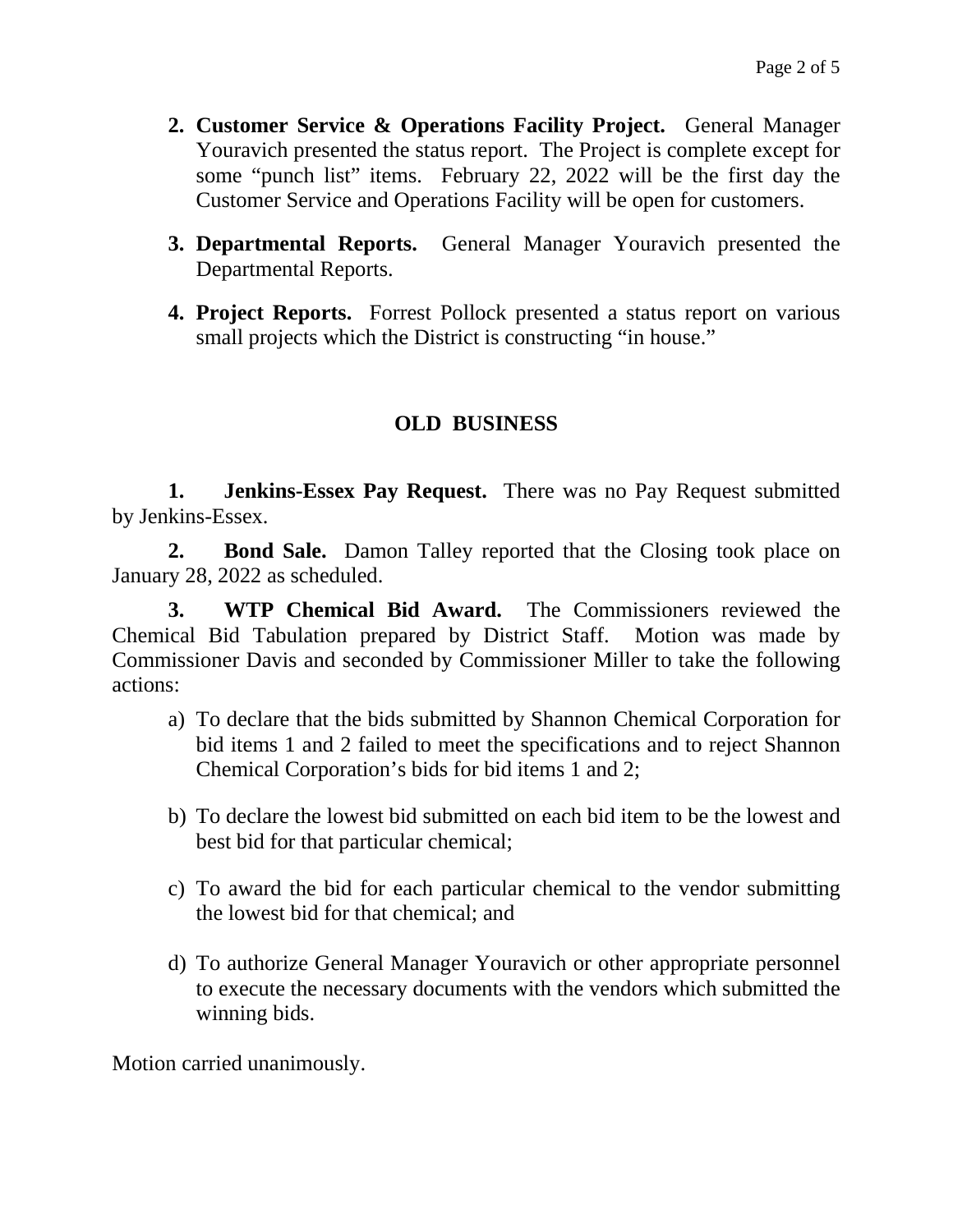**4. Annual Mowing Bid Award.** The Commissioners reviewed the Bid Tab summarizing the four (4) bids submitted in response to the advertisement for mowing services. Upon recommendation of District Staff, motion was made by Commissioner Tabb and seconded by Commissioner Miller to declare the bid submitted by Dylan Mattingly to be the lowest and best evaluated bid and to award the 2022 mowing contract to Dylan Mattingly. Motion carried unanimously.

## **NEW BUSINESS**

**1. ID Theft Prevention Program Review.** The Commissioners reviewed Amber Pike's written report which states that there were no known identity theft incidents or sensitive data breaches during 2021. District Staff has conducted its annual review of the District's Identity Theft Prevention Program and recommends that no changes be made to the Program. District Staff also noted that having the Program in place has assisted the District in collecting debts owed from prior accounts and has deterred the use of falsified lease documents by applicants for service. By consensus, the Commissioners accepted Staff's recommendation and the Program will not be revised at this time.

**2. Meter Test Bench Bid Authorization.** Upon recommendation of General Manager Youravich, motion was made by Commissioner Davis and seconded by Commissioner Effinger to authorize District Staff to advertise for bids for a Meter Test Bench to test 5/8 x 3/4 - inch and larger size meters. Motion carried unanimously.

**3. White Mills Valve Actuator Bid Authorization.** Upon recommendation of General Manager Youravich, motion was made by Commissioner Miller and seconded by Commissioner Tabb to advertise for bids for a valve actuator at the White Mills WTP. Motion carried unanimously.

**4. Hydro Excavator Purchase.** Upon recommendation of General Manager Youravich, motion was made by Commissioner Davis and seconded by Commissioner Miller to purchase a Ditch Witch Model HX50A hydro excavator with the heavy trailer for the total sum of \$96,070.51. This equipment will be purchased from the Ditch Witch Mid-States Dealership in Shepherdsville, Kentucky by utilizing the governmental pricing contract held by Sourcewell (Contract # 180414). Motion carried unanimously.

**5. Trench Box Purchases.** Upon recommendation of General Manager Youravich, motion was made by Commissioner Tabb and seconded by Commissioner Effinger to authorize the purchase of a 10 feet by 16 feet trench box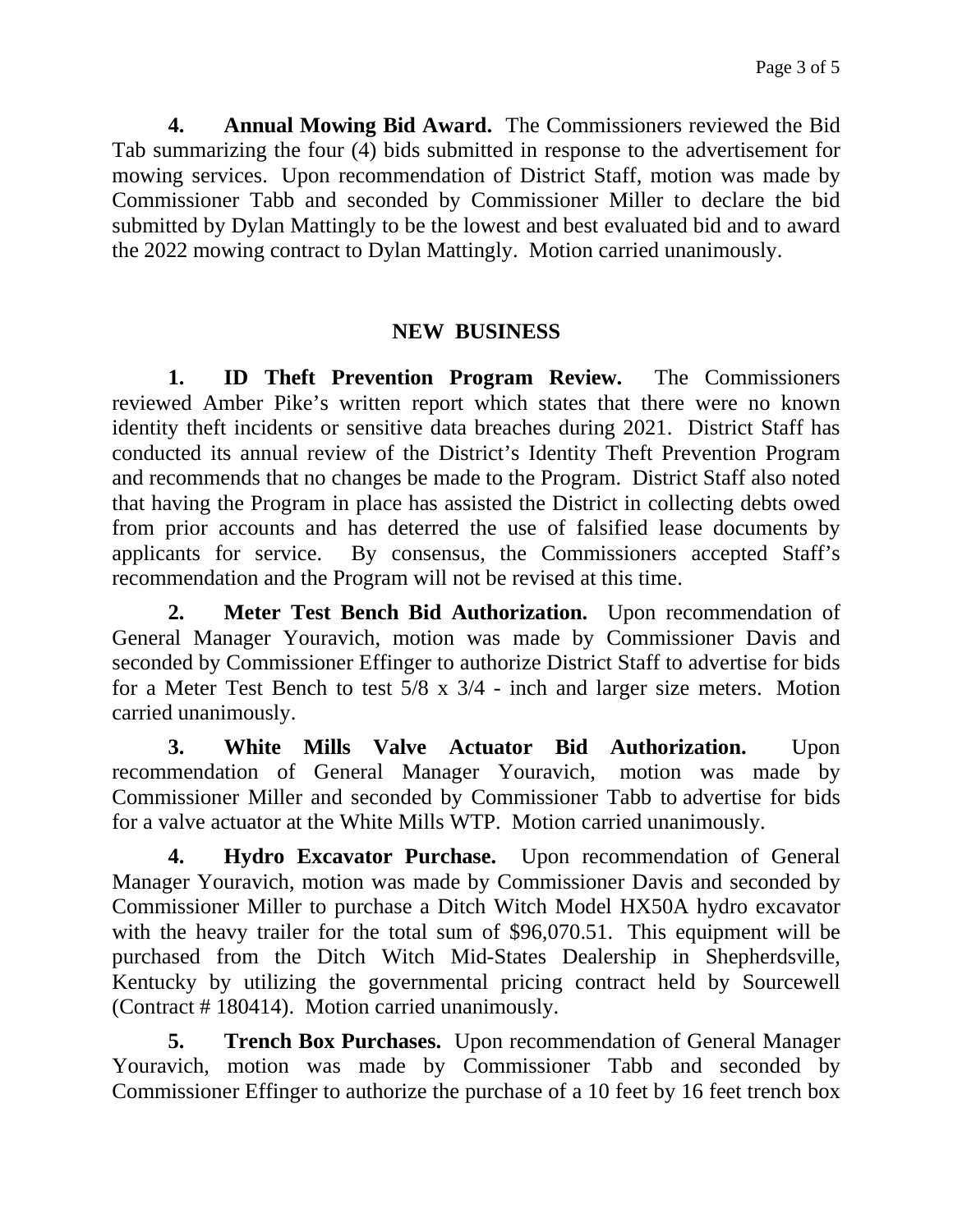from Kundel for the sum of \$19,169.84; and to authorize the purchase of a 6 feet by 7 feet modular trench box from Kundel for the sum of \$20,304.87. Motion carried unanimously.

**6. Sewer Jetter Purchase.** Upon recommendation of General Manager Youravich, motion was made by Commissioner Tabb and seconded by Commissioner Davis to authorize the purchase of a Sewer Jetter from the Jetter Depot at a cost of \$19,070.00. Motion carried unanimously.

**7. Janitorial Service Contract Award.** Upon recommendation of General Manager Youravich, motion was made by Commissioner Miller and seconded by Commissioner Tabb to accept the contract price proposal submitted by Coverall Cleaning Service in the amount of \$2,199.00 per month for providing janitorial services for the New Customer Service and Operations Facility; and to authorize General Manager Youravich to execute a Janitorial Services Agreement with Coverall Cleaning Service. Motion carried unanimously.

**8. Water Supply Report.** Vaughn Williams presented a preliminary (draft) Water Supply Report with projections through 2040 for the anticipated water supply needs of the District based upon the needs of the Blue Oval Battery Park and the projected population growth of the area of Hardin County served by the District. The Report will be updated and refined as Ford provides additional information to the District.

**9. Executive Session.** Motion was made by Commissioner Davis and seconded by Commissioner Miller to go into Executive Session to discuss real property acquisition and sale, pending litigation, potential litigation, and personnel matters involving one or more specific employees. Motion carried unanimously.

# **\* \* \* EXECUTIVE SESSION DISCUSSION \* \* \***

Motion was made by Commissioner Davis and seconded by Commissioner Miller to return to open session. Motion carried unanimously. Chairman Bell announced that it would not be necessary to take action concerning any of the matters discussed in Executive Session.